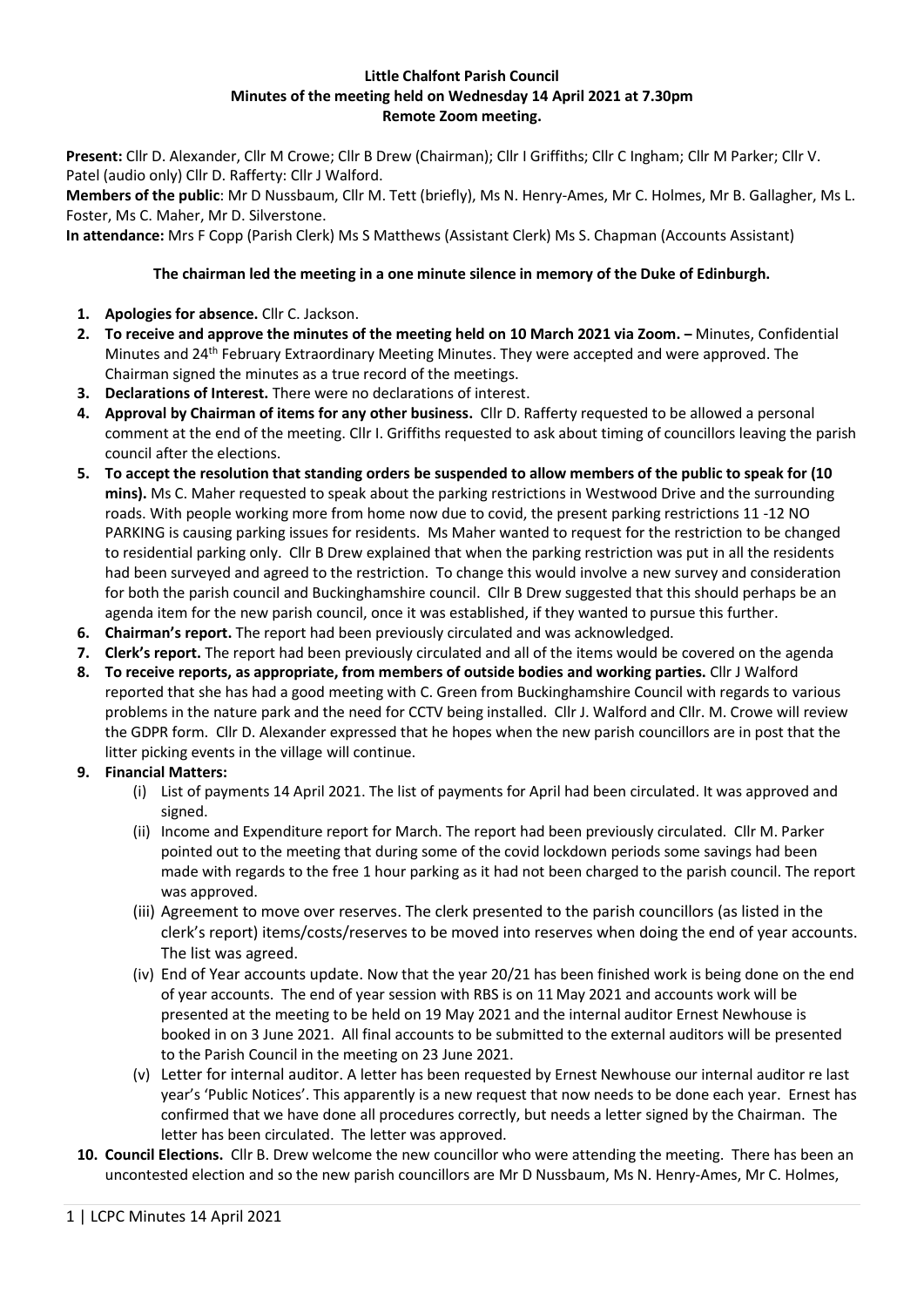Mr B. Gallagher and Mr D. Silverstone. They will be instated after the elections on 6<sup>th</sup> May and will be present as councillors for the meeting on 19 May 2021. For the Buckinghamshire Council elections there are 2wards and the polling stations are the village hall, the library and the Methodist church.

- **11. Parish Meeting including acceptance of annual report**. This meeting is being held on 28 April 2021 via zoom at 7.30pm. The meeting will be chaired by the parish council chairman but is open to the public as a local meeting. Normally when the meeting is in the hall there is a guest speaker, however as this is a remote meeting there is no guest speaker.
- **12. Community Boards update and possible funding requests.** Cllr B Drew updated the meeting on the Community Board and explained that they have various forums and activities to help the community. Cllr J. Walford and Cllr. V. Patel are on many of the boards with regard to village revival and also youth projects. At present there was nothing new to report in these areas. Cllr B Drew updated the meeting on the A Board that Mr R. Funk has had put up at the beginning of Chenies Parade letting people know about the 2hr parking available in the Cytiva carpark. Cllr C. Ingham attends the green issues forum and also gives regular feedback. Little Chalfont has benefitted from community board funding towards the CCTV being put in to the nature park and we are waiting for feedback on the feasibility study application that has been put in with regard to the need for railings to be installed on the Cokes Lane/Nightingales Lane junction.
- **13. CCTV Nature Park.** The CCTV will be installed soon. A contract letter had been circulated previously to councillors for Matrix to do this work. The letter also included contract conditions and a map that were supplied to the parish council by Little Chalfont Charitable Trust. The letter and attachments were approved. Cllr J .Walford requested if any of the new councillors would consider joining the nature park management group as additional members would be very welcome. Cllr C. Ingham asked how the CCTV would be monitored. Cllr M. Crowe explained that the recorded footage would be looked at retrospectively if any incident occurred.
- **14. Paths Nature Park.** The letter for the Little Chalfont Community Trust needed revision and also the minutes from the meeting held on 10 February 2021 as follows:-

The condition – clause 17.1 - is in the Agreement for Lease (not the lease) and the hard paths were to have been laid by 10 May 2021 (not 2022). The revisions have been done and a revised letter had been circulated which was agreed.

- **15. Beel Close update.** Work on this will start soon. Once we have the schedule of works from Matrix we will inform local residents who live close by about when the work will be carried out. We have requested to TfL for the under pass to be painted (as there is a lot of graffiti) before the work commences. We are waiting to hear back from them.
- **16. LED Streetlight conversion update.** The majority of the work has been completed except those lights waiting for UKPN work to be carried out and also the lights in Village Way and Birkett Way due to the old nature of the lights in situ at present and the difficulty in converting them. A zoom meeting has been had with Sparkx, Mike Crowe, Roger and the clerk and we are waiting for Sparkx to come back to us with ideas and costings. The Salix Loan funds have now been received.
- **17. Village Way Streetlights LED conversion.** As above. It was also clarified that if there are any additional costs for the lights when approved by the residents in Village Way, the additional costs will not be met by the parish council and it would expected for the additional costs to be met by the residents.
- **18. Community Centre.** Update and feasibility study progress. Cllr B. Drew updated the meeting that he had now had confirmation from Buckinghamshire Council that they would have no objections in principle for the library to be incorporated into any proposed community centre plans. A meeting would now be arranged with the working party and then with the architects to progress with the feasibility study for the agreed fee of £8000.
- **19. Local Plan. Update.** On 15 April Cllr C. Ingham will attend an online "engagement meeting" of Bucks Council policy planners with five of the larger parish councils. The meeting is intended to provide an update on current work programmes and to "introduce some key issues" for the Buckinghamshire Local Plan (drafts of which will not appear until about 2024). Cllr C. Ingham noted that the Parish Council and the Little Chalfont Community Association committee work jointly on local plan matters through the Coordination Group. He would write for the Group a report on the meeting, which could be available to others interested.
- **20. Newsletter.** The newsletter has now been printed and will be delivered soon. Cllr B. Drew thanked Cllr J. Walford for all her work on the newsletter and also to Adrian Lockyer for organising the distribution of the newsletter.
- **21. Litter problems and future plans.** Unfortunately, David Jarvis needed to cancel the meeting to be held via zoom but he will contact us shortly to reconvene. We are still waiting to hear when the new litter bin on the village green is going to be installed. As discussed under item 9 (iii) it was agreed for £2500 to be moved to a reserve for